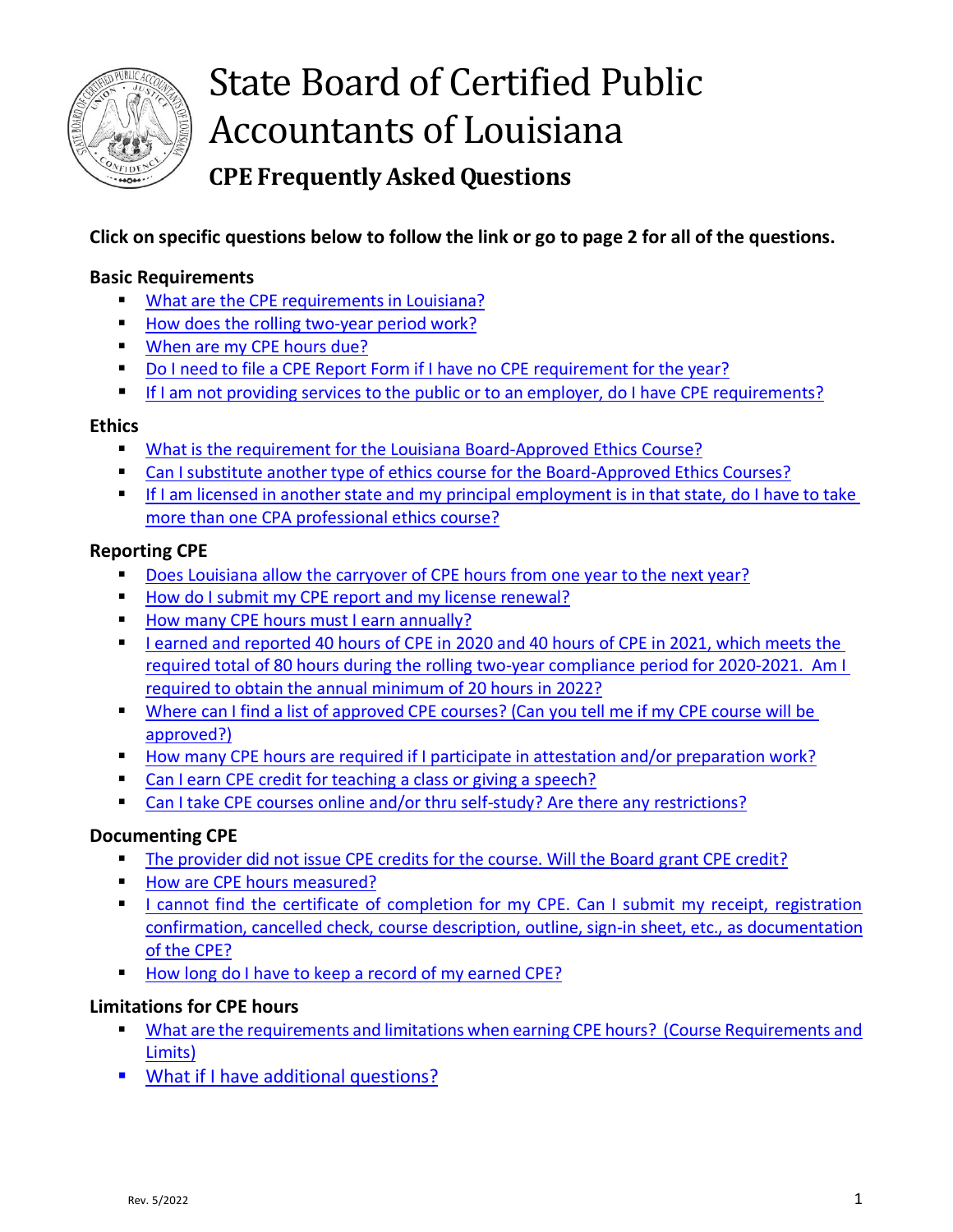

### **What are the CPE requirementsin Louisiana?**

Each certificate holder must complete and report a minimum of 20 hours of continuing professional education (CPE) annually, and at least 80 hours of continuing professional education (CPE) within a rolling two (2) calendar year period defined as the compliance period in Board Rule §1301.F.1.

### <span id="page-1-0"></span>**How does the rolling two-year period work?**

The CPE hours earned and reported for the rolling two-year period beginning January 1, 20X1 and ending December 31, 20X2 (i.e. 2021 - 2022) must equal at least 80 hours.

The CPE requirement for the next rolling two-year period will begin January 1, 20X2 and end December 31, 20X3 (i.e. 2022- 2023) and your hours must equal at least 80 hours. And so on.

Essentially, any two consecutive years must total a minimum of 80 hours. See the scenarios below -

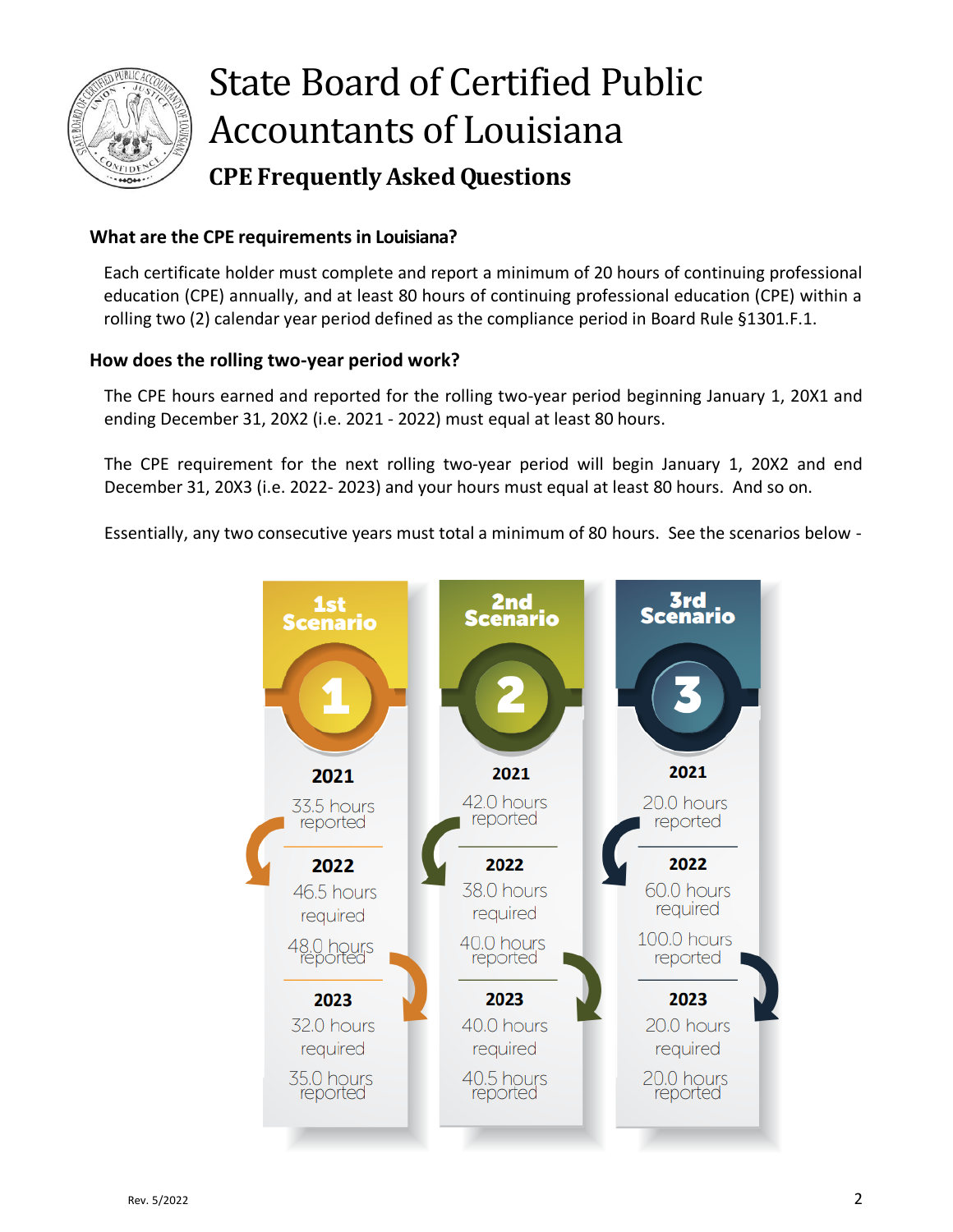

### <span id="page-2-0"></span>**When are my CPE hours due?**

CPE hours are to be reported annually. Required CPE hours must be obtained between January 1 and December 31 each year. However, it is NOT recommended that you wait until December  $30<sup>th</sup>$  to take any required hours since courses get cancelled, technology crashes, and unavoidable accidents happen.

The deadline to submit your 2002 CPE Report Form via mail or hand delivery to the Board's office is January 31, 2023. It is NOT recommended that you wait until near this extended deadline to submit your CPE Report form – there will not be enough time to review and report any errors to you in time to make corrections.

### <span id="page-2-1"></span>**Do I need to file a CPE Report Form if I have no CPE requirement for the year?**

No. Only those CPAs who are renewing as Active need to report CPE.

CPAs who are newly licensed in the current year or just reinstated their license have no CPE requirement for the year and are NOT required to submit a CPE Report Form when renewing the following year. This exception only applies for the first year of initially being licensed or reinstating.

Additionally, if you are changing to or renewing as Inactive or Retired, there is not a CPE reporting requirement for 2022 in order to renew for 2023.

#### **If I am not providing services to the public or to an employer, do I have CPE requirements?**

Yes, CPAs who hold an A*ctive CPA License* are required to complete and report their CPE hours to the Board in order to maintain their CPA License. Louisiana CPAs who are "actively" licensed are not CPE exempt.

#### <span id="page-2-2"></span>**What isthe requirement for the Louisiana Board-Approved Professional Ethics Course?**

The Board requires that all licensees complete a Board-approved Professional Ethics Course that complies with Board Rule §1301.A.2. It is the responsibility of the licensee to ensure that the correct Board-approved Professional Ethics Course is taken when required; other "ethics" courses will NOT meet the Board's requirements.

<span id="page-2-3"></span>For the 2022 reporting period, the Board has determined the CPE requirement for Ethics will be 3 hours. The courses that have been approved are listed on the Board's website.

### **Can I substitute another type of ethics course for the Board-Approved Professional Ethics Course?**

No. Only the Board-approved Professional Ethics courses listed on our website satisfies this requirement and will be accepted.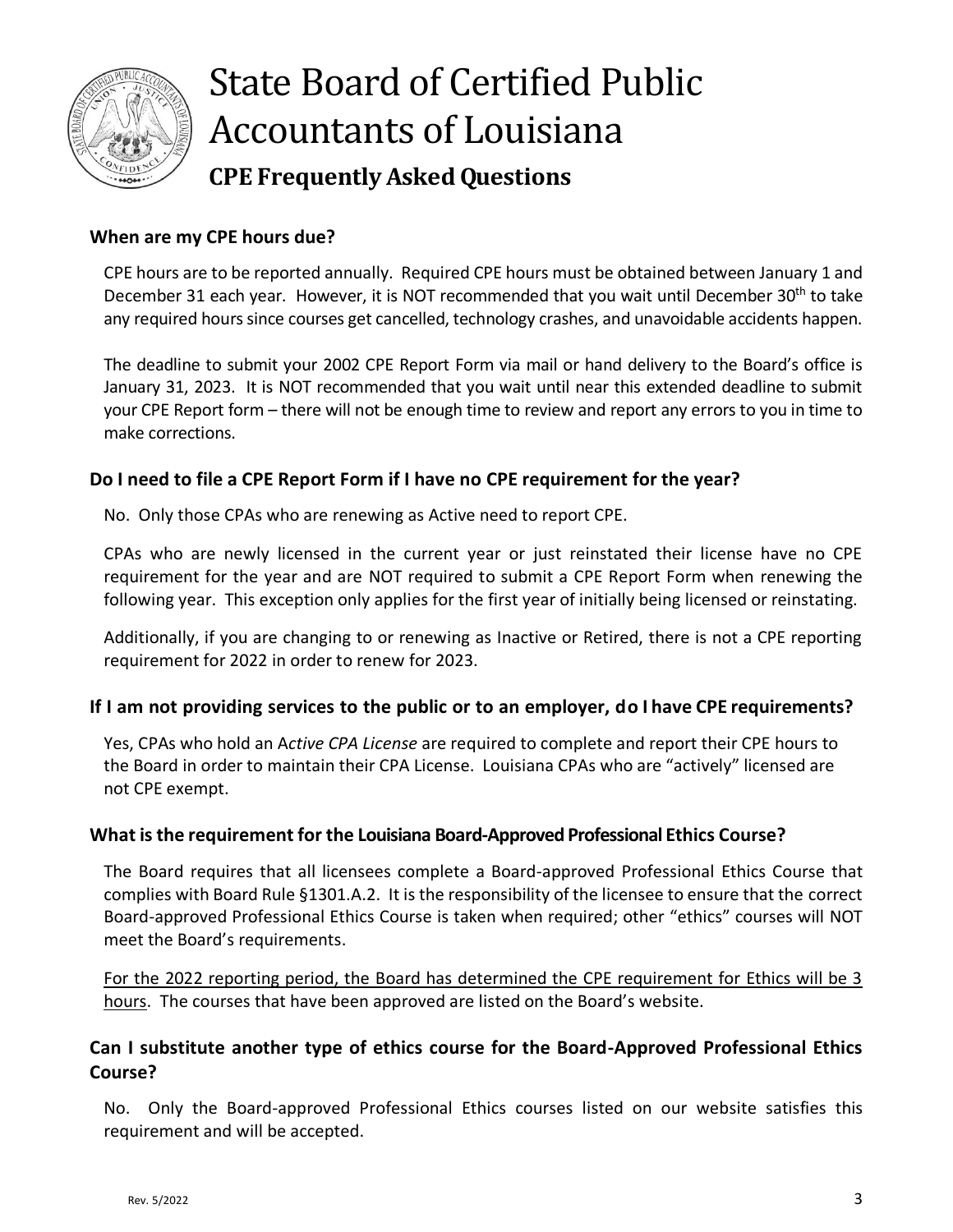

All other ethics courses are classified as behavioral ethics. Those courses may be counted towards your total CPE reported hours earned, but they will not be accepted in lieu of the mandatory Boardapproved Professional Ethics course.

## <span id="page-3-0"></span>**If I am licensed in another state and my principal employment isin thatstate, do I have to take more than one CPA professional ethics course?**

If you are a CPA who (1) primarily practices or works outside of Louisiana, and (2) you have a valid active CPA license (to practice public accounting) issued by the state you primarily live or practice in outside of Louisiana, and (3) that state board has an ETHICS continuing education requirement during the same reporting year (2022) as required by Louisiana, then you may report your completion of that ETHICS course(s) instead of one of the Louisiana specific Board-approved Professional Ethics courses.

(Note that in order to be eligible for this out-of-state exception to completing a Louisiana Boardapproved Ethics course, the criteria indicated above must be met in full.)

## <span id="page-3-1"></span>**Does Louisiana allow the carryover of CPE hoursfrom one year to the next year?**

No, CPE hours in excess of the annual limitations for personal development, publishing material, teaching or presenting, etc. do not carry over to the next year. CPE hours earned in excess of the annual limitations will be disregarded (see FAQ at [What are the requirements and limitations when](#page-6-3)  [earning CPE hours? \(Course Requirements and Limits\)](#page-6-3).

CPE obtained in a prior year that is not reported on the prior year's report form cannot be reported as CPE for the following year. For example: If you completed 36 hours in 2021 but only reported 20, you may not report the remaining 16 hours in 2022. You will be required to complete 60 hours in 2022 based on the CPE reported in 2021.

If you complete hours during a calendar year after submitting your CPE reporting form for that year, you may mail an updated reporting form no later than January  $31<sup>st</sup>$  of the following year.

Note that any hours in excess of 60 hours reported for 2021 will not change your minimum requirement of 20 hours for 2022.

#### <span id="page-3-2"></span>**How do Isubmit my CPE report and my license renewal?**

An original copy of the Board's CPE report form must be submitted by mail to the Board's office. Submitting your CPE report form is a separate action from renewing your license and firm permit. You may renew your license online or by submitting a license renewal application with your CPE report form. The CPE report form and instructions are available on our website on the Forms & Links page. Click on this link: [CPE Forms & Instructions](http://cpaboard.state.la.us/forms-links/)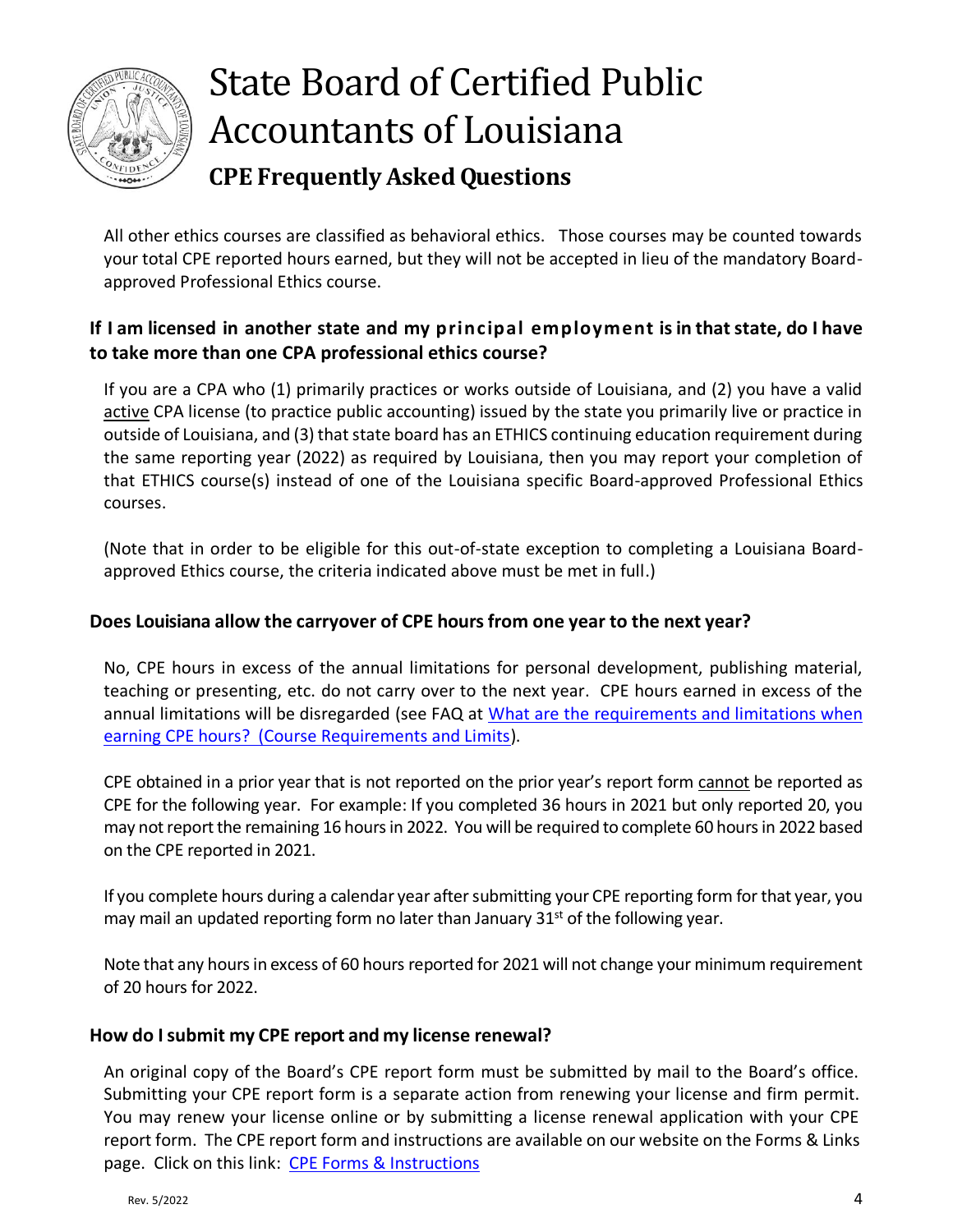

You do not have to submit the actual certificates of completion at this time. Certificates of completion, transcripts, and/or other self-generated reports may not be submitted in lieu of completing the Board's CPE Report form. You should complete the form by itemizing all of the courses you have taken during the report year on the CPE Report form.

If you are selected for an audit, then we will provide you with additional instructions on how to submit your CPE documents. At that time, you will need to submit a valid certificate for every course reported. If any hours are disallowed during an audit, the CPA can provide the additional hours at that time. CPAs expose themselves unnecessarily to possible Board action for unconfirmed hours.

### <span id="page-4-0"></span>**How many CPE hours must I earn annually?**

You must earn and report at least 20 CPE hours each year. **However**, the total CPE earned for any rolling two-year period must equal 80 hours or more. For example: In order to be compliant in 2022, even if you earned 80 CPE hours in 2021, you would still need to earn 20 hours in 2022.

Ideally, you should consider earning and reporting 40 hours each year to avoid miscalculations. The rolling two-year calculation is designed for those CPAs who need additional flexibility due to licensing in other states or unexpected workloads or personal hardships. If you do not need the flexibility, keep your calculations simpler by earning 40 hours each year.

## <span id="page-4-1"></span>**I earned and reported 40 hours of CPE in 2020 and 40 hours of CPE in 2021, which meets the required total of 80 hours during the rolling two-year compliance period for 2020-2021. Am I required to obtain the annual minimum of 20 hours in 2022?**

First, you must always earn a minimum of 20 hours each year.

Additionally, the specific CPE requirement for 2022 that you must earn is based on the CPE hours obtained and reported for 2021. Remember, CPE requirements are calculated on a rolling two-year period, and therefore, the two-year reporting period changes every year. CPE completed in 2020 is not relevant to requirements in 2022.

<span id="page-4-2"></span>In this particular scenario, based on the 40 hours reported in **both** 2020 **and 2021**, you would be required to report 40 hours in 2022.

### **Where can I find a list of approved CPE courses? (Can you tell me if my CPE course will be approved?)**

• **Board-approved Professional Ethics Course:** For the 2021 reporting period, there will be no CPE requirement for Professional Ethics. Information on the Professional Ethics requirements and courses approved by the Board for 2022 are provided on the Board's website.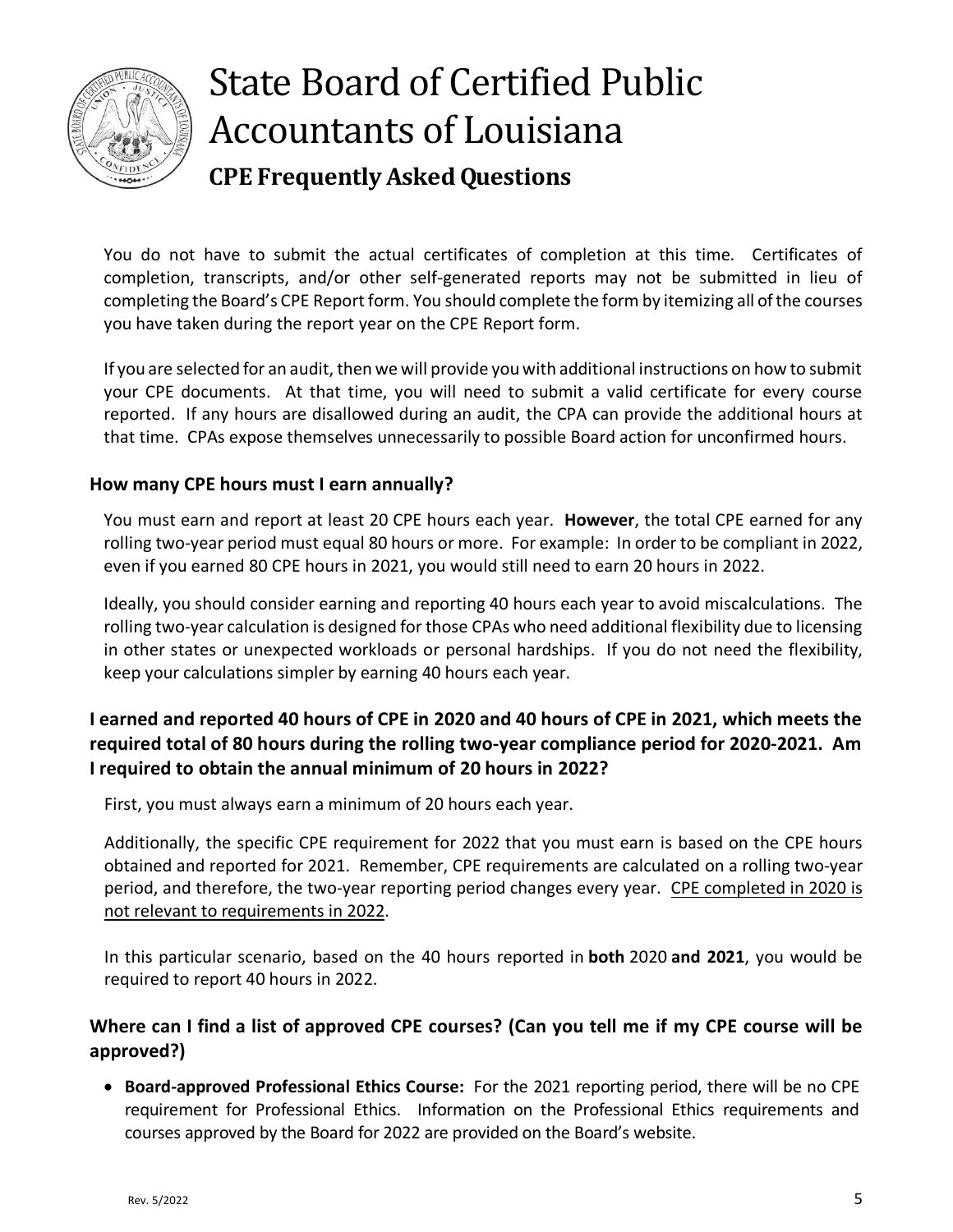

• **Is there a list of other approved CPE courses?** There is no list. CPE sponsors are not required to register with the Board. The Board does not pre-screen/approve CPE programs other than Ethics above and does not issue credit-hours for a CPE course. It is the responsibility of the license holder to assess whether or not a course meets the Boards rules and has appropriate documentation.

### <span id="page-5-0"></span>**How many CPE hours are required if I participate in attestation and/or preparation work?**

CPAs who participate in attest engagements during the calendar year (e.g., compilations, reviews, audits, and agreed-upon-procedures) must earn and report at least 8 CPE hours in *Accounting and Auditing* programs during that year. The minimum number of CPE hours in Accounting and Auditing (A & A) must be met annually. This requirement precedes any other limited subject areas.

Participation includes being responsible for performing substantial portions of the procedures, or being responsible for planning, directing, or reporting an attest engagement. Persons who "plan, direct and report" generally include the in-charge accountant, the supervisor or manager, and the firm partner (owner) who signs or authorizes someone to sign the attest engagement report on behalf of the firm. [Board Rule §1301.A.1]

#### <span id="page-5-1"></span>**Can I earn CPE credit for teaching a class or giving a speech?**

Credit for hours completed as a lecturer or speaker to the extent it contributes directly to the individual's professional knowledge and competence will be awarded on the first presentation only, unless a program has been substantially revised. Teaching college courses at the freshman and sophomore level, according to the college's degree program curriculum, is eligible for CPE on the first presentation only. However, teaching college courses at the junior, senior or graduate level are eligible for CPE for repetitive presentations.

Credit for one hour of CPE will be granted for each hour completed to the extent it contributes to the individual's professional competence as a CPA and provided the program would qualify for credit under the Board's CPE Rules. Up to two hours of credit for advance preparation for each teaching hour is allowed provided that the time is actually devoted to preparation.

The maximum credit allowed for teaching and preparation cannot exceed 20 hours of continuing professional education earned in a calendar year; excess hours in a calendar year cannot be used for CPE credit.

#### <span id="page-5-2"></span>**Can I take CPE courses online and/or thru self-study? Are there any restrictions?**

There are no restrictions to the number of CPE hours that can be earned online or thru self-study.

**Online CPE Programs:** An online CPE course must be *interactive* requiring ongoing responses, comments, and evaluations that communicate the appropriateness of a learner's response to a prompt or question. *Not all technology-based self-study programs constitute interactive programs.*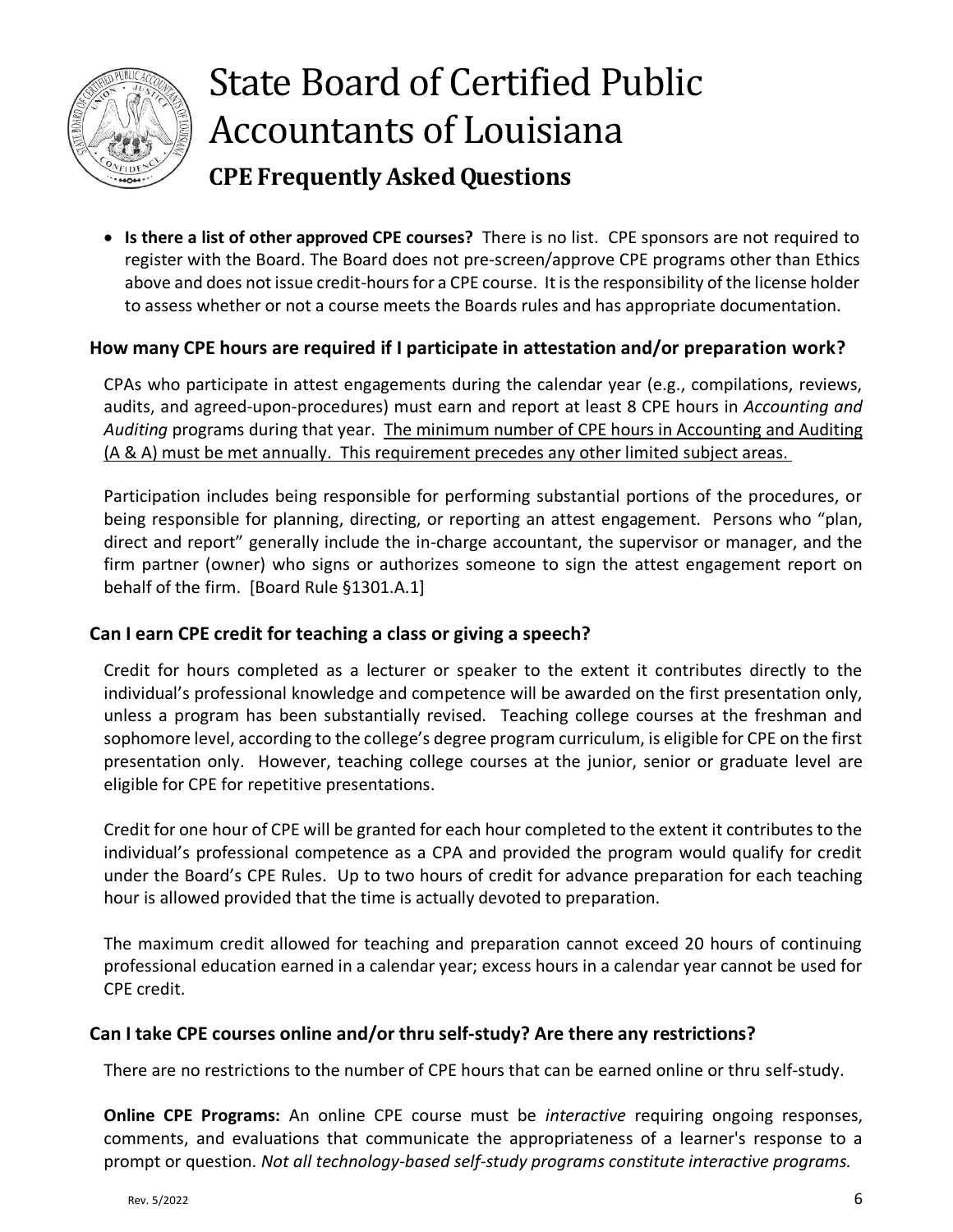

**Self-Study Programs:** Self-study courses developed by or registered with the AICPA, NASBA, or a State Society of CPAs are acceptable as continuing education. Note this does not guarantee the course will be acceptable. All courses must meet the Board's criteria. (See Board Rules §§1303 & 1305)

### <span id="page-6-0"></span>**The provider did not issue CPE credits for the course. Will the Board grant CPE credit?**

The Board does not grant CPE credits. The credits must be awarded by the program sponsor based on a 50-minute hour.

### <span id="page-6-1"></span>**How are CPE hours measured?**

Continuing education hours are measured in 50-minute increments. For group programs, after at least one 50-minute credit is earned, half credits (of 25 minutes) are permitted. For self-study, half credits (of 25 minutes) are permitted.

When the total minutes of a total program are greater than 50 but not equally divisible by 50, the CPE credits granted must be rounded down to the nearest one-half credit.

# <span id="page-6-2"></span>**I cannot find the certificate of completion for my CPE. Can I submit my receipt, registration confirmation, cancelled check, course description, outline, sign-in sheet, etc., as documentation of the CPE?**

Registration forms, nametags, outlines, sign-in sheets, fee receipts, etc., are not acceptable proof of completion. Self-generated transcripts and lists of courses are not satisfactory evidence of completion. Please contact the sponsor to obtain a valid certificate of completion for the course(s) reported. A certificate of completion or other official form of verification supplied by the sponsor must include the following information:

- Name of CPE provider/sponsor
- Name and signature of a sponsor representative
- Participant's name
- location of course (formal class location or online)
- title and/or description of content
- dates attended
- number of CPE hours awarded by the course sponsor

### <span id="page-6-3"></span>**What are the requirements and limitations when earning CPE hours? (Course Requirements and Limits)**

There are *annual limits* on the type and number of CPE credits earned each year. These limits apply *regardless* of total hours earned that year. Any hours earned in excess of the following annual limitations will be disregarded and cannot be used or rolled over into the next year. However, the total allowed hours reported each year determine the required hours for the following year.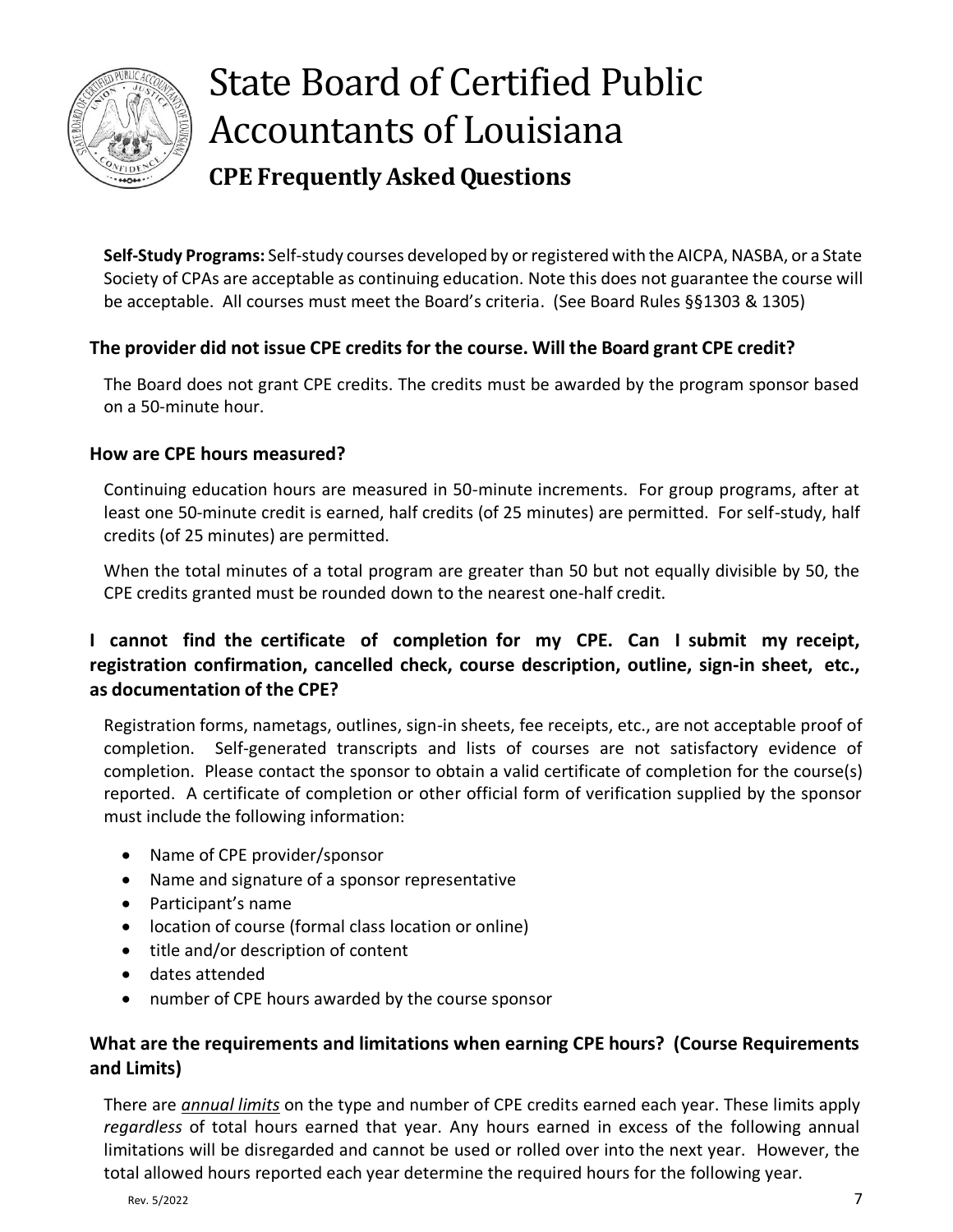

Each certificate holder shall complete a minimum of 20 hours of CPE annually, and at least 80 hours of CPE within a rolling two (2) calendar year period. [Board Rule §1301.F.1]

- **Accounting and Auditing (A&A):** CPAs practicing in attest services during a calendar year must earn a minimum of 8 hours for that calendar year in A&A courses.
- **Personal Development:** CPE credits cannot exceed 20 hours annually.
- **Publishing articles, writing books**: CPE credits cannot exceed 10 hours annually.
- **Completion of Board approved exams**: CPE credits cannot exceed 20 hours annually.
- **Lecturing / Speaking Presentation:** CPE credits cannot exceed 20 hours annually.

**Professional Ethics:** There will be a 3-hour requirement for Ethics for the year 2022.

Below is a table of the requirements and limitations based on the total hours earned in a given year:

*CPE Requirements and Limitations* 

| <b>CPE Restrictions by Subject Type</b>                                                                                         | If Total CPE Earned per Year Equals: |        |        |        |
|---------------------------------------------------------------------------------------------------------------------------------|--------------------------------------|--------|--------|--------|
|                                                                                                                                 | 20 Hrs                               | 30 Hrs | 40 Hrs | 60 Hrs |
| *Accounting & Auditing Courses - 8 hours minimum                                                                                |                                      |        |        |        |
| required annually (if practice area is Audit/Attest OR you participate                                                          | 8                                    | 8      | 8      | 8      |
| in attest engagements – see FAQ at How many CPE Hours are required if I<br>participate in attestation and/or preparation work?) |                                      |        |        |        |
| <b>CPE Subject Area Limits</b>                                                                                                  |                                      |        |        |        |
| Personal Development - Maximum hours allowed                                                                                    | 20                                   | 20     | 20     | 20     |
| ** Published Material - Maximum hours allowed                                                                                   | 10                                   | 10     | 10     | 10     |
| *** Credential Exams - Maximum hours allowed                                                                                    | 20                                   | 20     | 20     | 20     |
| Teacher/ Speaker Credit - Maximum hours allowed                                                                                 | 20                                   | 20     | 20     | 20     |

\* Minimum A & A requirement must be met annually and precedes any other limited subject areas.

\*\* Published Material must be approved by Board in advance

\*\*\* Credential Exams (Board approved) CPE hrs = 5x's length of exam

#### <span id="page-7-0"></span>**How long do I have to keep a record of my earned CPE?**

CPE documentation must be retained for a *full five calendar years* from when the program was completed. Participants in CPE programs shall also retain advance materials, which should include the requirements set forth in §1303.B.1, and other promotional material which reflects the content of a course and the name of the instructor(s) in the event the participant is requested by the board to substantiate the course content.